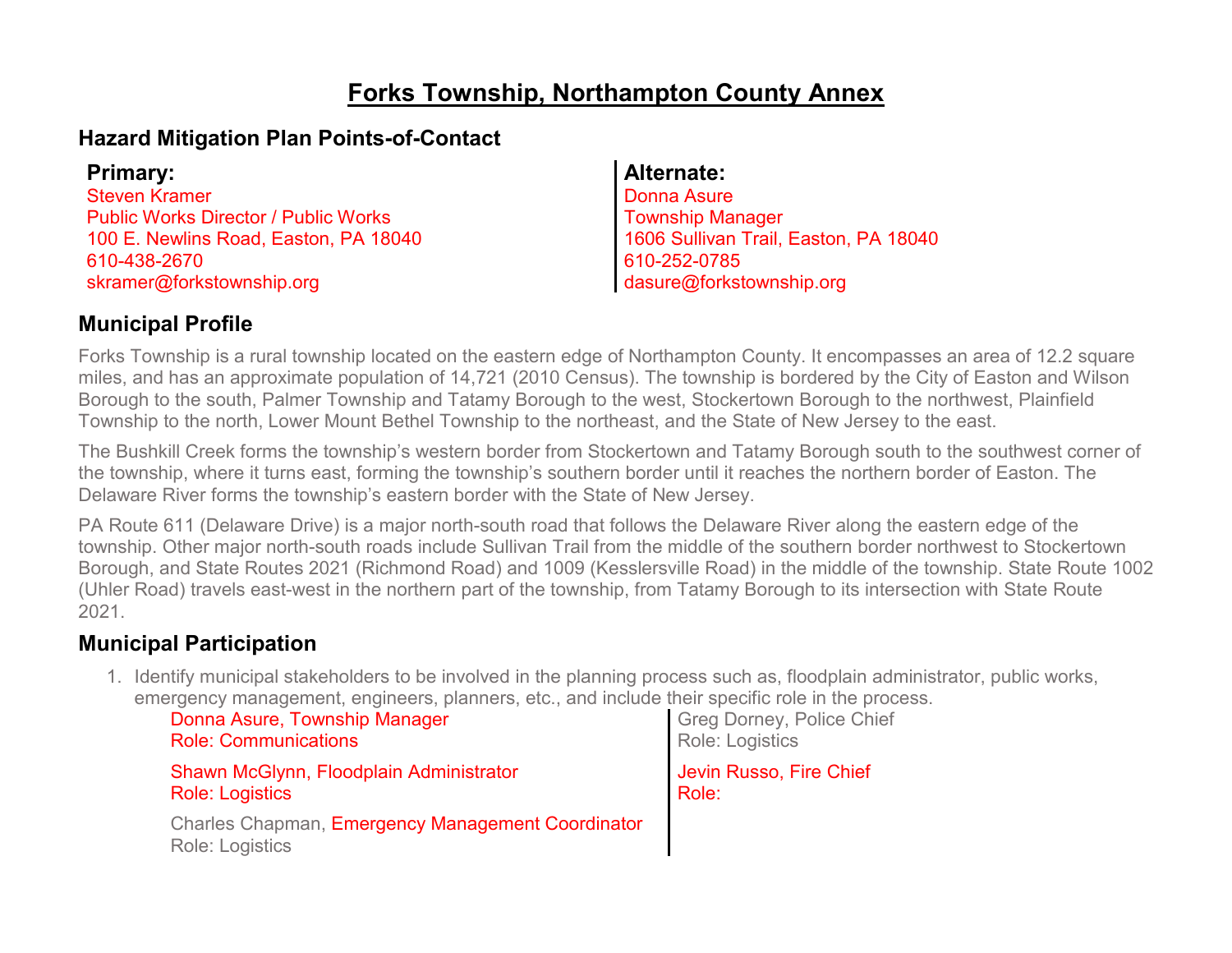#### **Municipal Participation –** *continued*

2. Identify community stakeholders such as; neighborhood groups, religious groups, major employers / businesses, etc., that will be informed and / or involved in the planning process and describe how they will be involved.

None

3. Describe how the public **will be engaged** in the current planning process examples, newsletters, social media, etc., **and how they were engaged** since the 2013 Hazard Mitigation Plan.

**Newsletter** Social media – Facebook, Twitter, electronic sign board

#### **Compliance with the National Flood Insurance Program (NFIP)**

| <b>Topic</b>                                                                                                                                      | Identify source of information, if<br>different from the one listed.  | <b>Additional Comments</b>         |
|---------------------------------------------------------------------------------------------------------------------------------------------------|-----------------------------------------------------------------------|------------------------------------|
| 1. Staff Resources                                                                                                                                |                                                                       |                                    |
| Is the Community Floodplain Administrator (FPA) or NFIP Coordinator certified?                                                                    | <b>Community FPA</b>                                                  | Yes                                |
| Is floodplain management an auxiliary function?                                                                                                   | <b>Community FPA</b>                                                  | Yes                                |
| Provide an explanation of NFIP administration services (e.g., permit review, GGIS,<br>education or outreach, inspections, engineering capability) | <b>Community FPA</b>                                                  | Yes, all examples are utilized.    |
| What are the barriers to running an effective NFIP program in the community, if any?                                                              | <b>Community FPA</b>                                                  | None                               |
| 2. Compliance History                                                                                                                             |                                                                       |                                    |
| Is the community in good standing with the NFIP?                                                                                                  | State NFIP Coordinator, FEMA NFIP<br>Specialist, or community records | Yes                                |
| Are there any outstanding compliance issues (i.e., current violations)?                                                                           |                                                                       | <b>No</b>                          |
| When was the most recent Community Assistance Visits (CAV) or Community<br><b>Assistance Contact (CAC)?</b>                                       |                                                                       | Unknown                            |
| Is a CAV or CAC scheduled or needed?                                                                                                              |                                                                       | <b>No</b>                          |
| 3. Regulation                                                                                                                                     |                                                                       |                                    |
| When did the community enter the NFIP?                                                                                                            | <b>NFIP Community Status Book</b>                                     | Unknown                            |
| Are the Flood Insurance Rate Maps (FIRMs) digital or paper?<br>How are residents assisted with mapping?                                           | <b>Community FPA</b>                                                  | Paper                              |
| Do floodplain regulations meet or exceed FEMA or State minimum requirements?<br>If so, in what ways?                                              | <b>Community FPA</b>                                                  | Meet                               |
| Describe the permitting process                                                                                                                   | Community FPA, State, FEMA NFIP                                       | <b>Through Building Department</b> |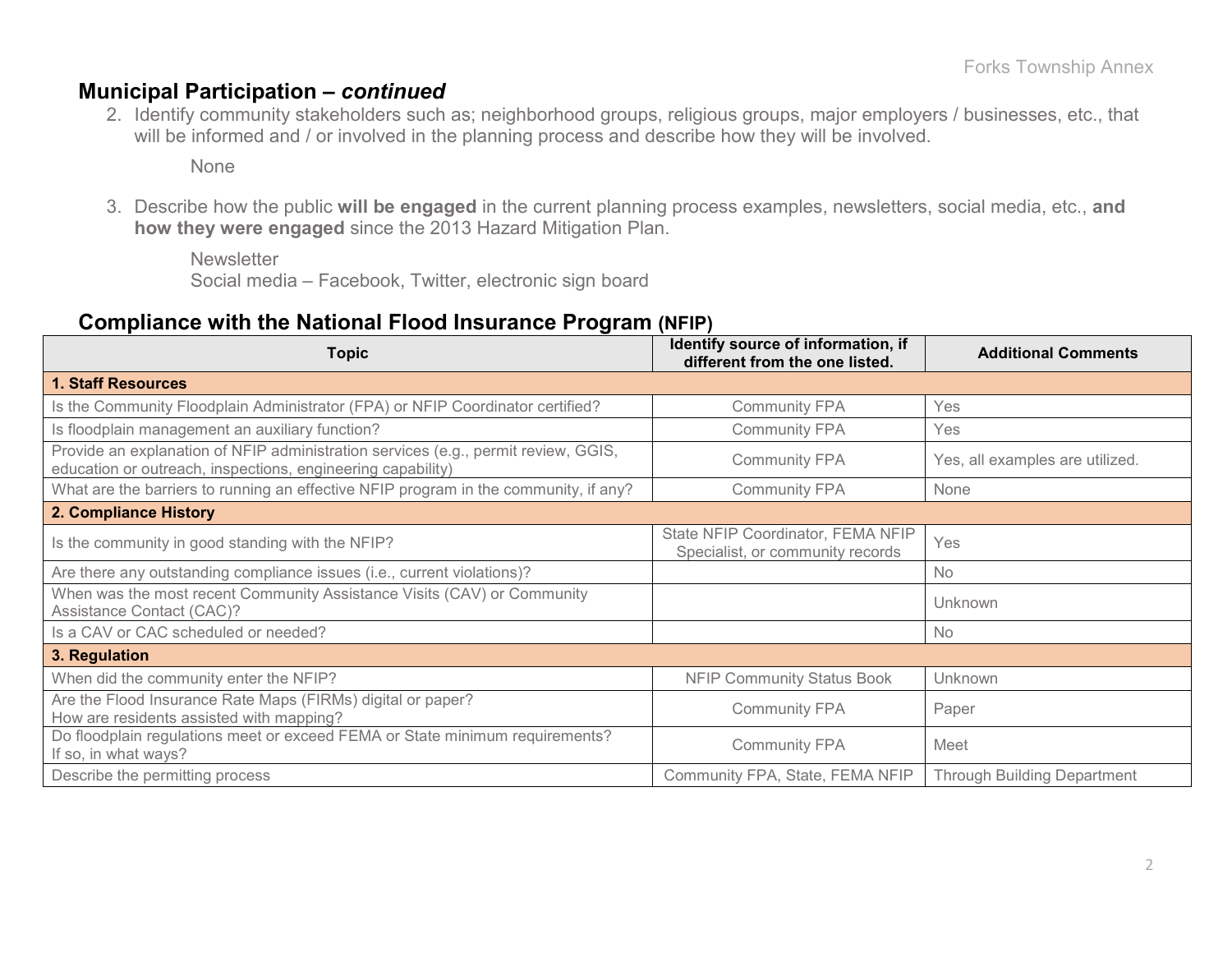### **Compliance with the National Flood Insurance Program (NFIP) –** *continued*

| <b>Topic</b>                                                                                                                                     | Identify source of information, if<br>different from the one listed.     | <b>Additional Comments</b> |
|--------------------------------------------------------------------------------------------------------------------------------------------------|--------------------------------------------------------------------------|----------------------------|
| <b>4. Insurance Summary</b>                                                                                                                      |                                                                          |                            |
| How many NFIP policies are in the community?<br>What is the total premium and coverage?                                                          | State NFIP Coordinator or<br><b>FEMA NFIP Specialist</b>                 |                            |
| How many claims have been paid in the community? What is the total amount of<br>paid claims? How many substantial damage claims have there been? | FEMA NFIP or<br><b>Insurance Specialist</b>                              |                            |
| How many structures are exposed to flood risk within the community?                                                                              | <b>Community FPA or GIS Analyst</b>                                      | Several                    |
| Describe any areas of flood risk with limited NFIP policy coverage                                                                               | Community FPA or<br><b>FEMA Insurance Specialist</b>                     |                            |
| 5. Community Rating System (CRS)                                                                                                                 |                                                                          |                            |
| Does the community participate in CRS?                                                                                                           | Community FPA, State, or FEMA NFIP                                       | No                         |
| If so, what is the community's CRS Class Ranking?                                                                                                | Flood Insurance Manual<br>(http://www.fema.gov/floodinsurancemanual.gov) |                            |
| What categories and activities provide CRS points and how can the Class be<br>improved?                                                          |                                                                          |                            |
| Does the plan include CRS planning requirements?                                                                                                 | Community FPA, FEMA CRS<br>Coordinator, or ISO representative            |                            |

### **Community Assets**

Community assets are defined to include anything that is important to the character as well as the function of a community, and can be described in four categories, they are; people, economy, natural environment and built environment. Please identify the community assets and location under each category.

- **1. People**
	- Concentrations of vulnerable populations such as the elderly, physically or mentally disabled, non-English speaking, and the medically or chemically dependent.

Country Meadows Assisted Living

 Types of visiting populations where large numbers of people are concentrated such as visitors for special events and students.

Easton Area Middle School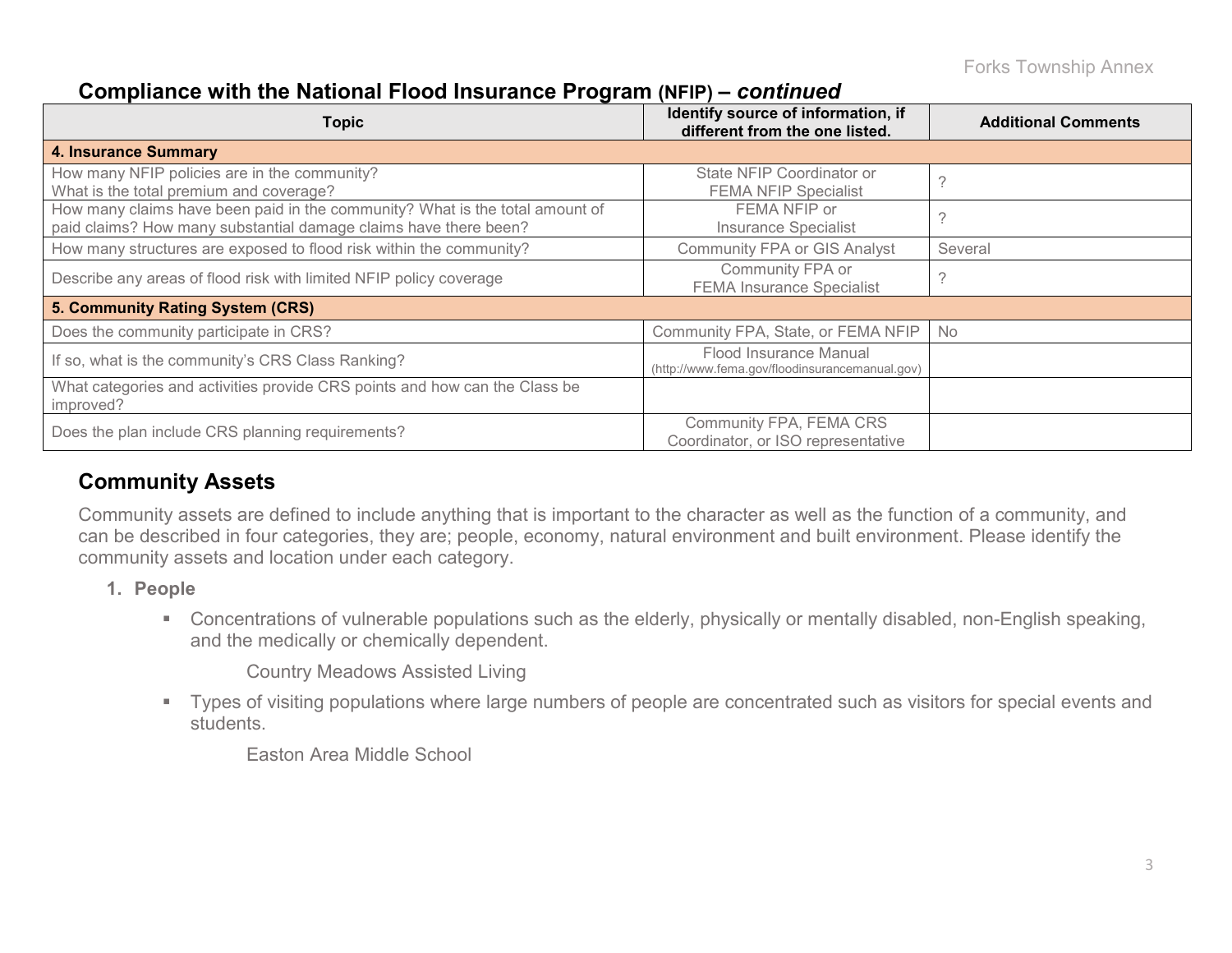### **Community Assets –** *continued*

#### **2. Economy**

Major employers, primary economic sectors such as agriculture and commercial centers where losses would have a severe impact on the community.

| Crayola      | <b>Famous Smoke</b>      |
|--------------|--------------------------|
| Victaulic    | <b>Giant Food Stores</b> |
| Follett      | Weis Market              |
| Weverhaeuser |                          |

#### **3. Natural Environment**

Those areas / features that can provide protective functions that reduce the magnitude of hazard events such as, wetlands or riparian areas, and other environmental features important to protect.

Bushkill Creek

#### **4. Built Environment**

 Existing structures such as, concentrations of buildings that may be more vulnerable to hazards based on location, age, construction type and / or condition of use.

None

**Infrastructure systems such as water and wastewater facilities, power utilities, transportation systems,** communication systems, energy pipelines and storage.

None

 High potential loss facilities such as, dams, locations that house hazardous materials, military and / or civilian defense installations.

Bushkill Creek Dams National Guard and Army Reserve Building

 Critical facilities such as, hospitals, medical facilities, police and fires stations, emergency operations centers, shelters, schools and airports / heliports.

| <b>Country Meadows</b> | Northwood Assisted Living |
|------------------------|---------------------------|
| Knox Senior Living     | 3 schools                 |

Cultural / historical resources such as, museums, parks, stadiums, etc.

None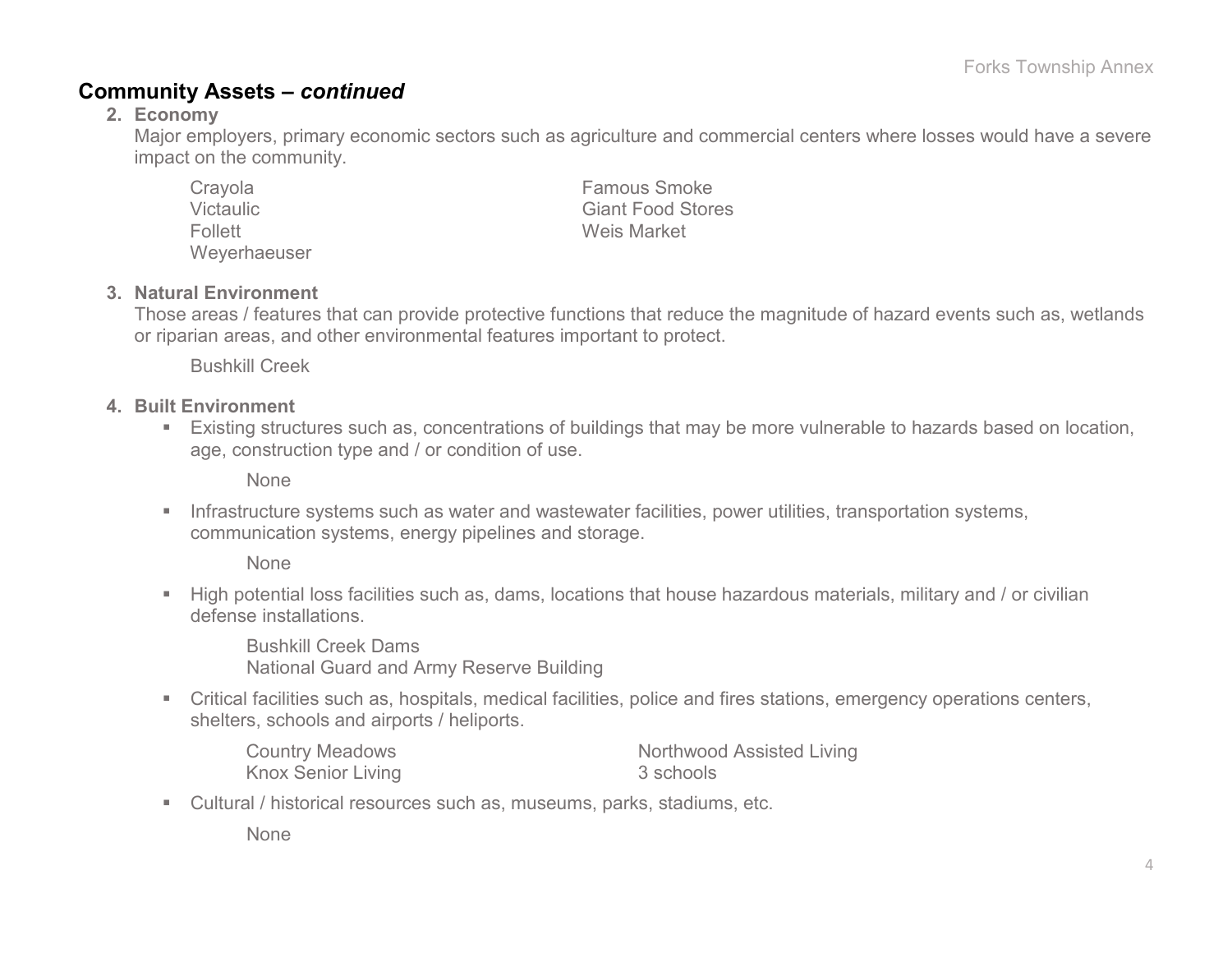# **Capability Assessment**

|              |                                                                       | <b>Status</b>           |                                                              |                      |                                              | <b>Effect on</b><br><b>Hazard Loss</b>                 |                                                               | Has the 2013                                                                                     | How can                                                                    |                                      |
|--------------|-----------------------------------------------------------------------|-------------------------|--------------------------------------------------------------|----------------------|----------------------------------------------|--------------------------------------------------------|---------------------------------------------------------------|--------------------------------------------------------------------------------------------------|----------------------------------------------------------------------------|--------------------------------------|
| Capability   | <b>Regulatory</b><br>✓<br>$\checkmark$ Tools<br>$\checkmark$ Programs | Place<br>르              | <b>Date</b><br><b>Adopted</b><br><b>or</b><br><b>Updated</b> | Development<br>Under | Department /<br><b>Agency</b><br>Responsible | <b>Reduction:</b><br>-Supports<br>-Neutral<br>-Hinders | <b>Change since</b><br>2013 Plan?<br>+ Positive<br>- Negative | Plan been<br>integrated<br>into the<br><b>Regulatory</b><br><b>Tool/Program</b><br>? If so, how? | these<br>capabilities<br>be expanded<br>and improved<br>to reduce<br>risk? | <b>Additional</b><br><b>Comments</b> |
|              | Comprehensive Plan                                                    | $\times$                | 11/2007                                                      |                      | Zoning                                       |                                                        |                                                               |                                                                                                  |                                                                            |                                      |
|              | Capital Improvement Plan                                              |                         |                                                              |                      |                                              |                                                        |                                                               |                                                                                                  |                                                                            |                                      |
|              | Economic Development Plan                                             |                         |                                                              |                      |                                              |                                                        |                                                               |                                                                                                  |                                                                            |                                      |
|              | Continuity of Operations Plan                                         |                         |                                                              |                      |                                              |                                                        |                                                               |                                                                                                  |                                                                            |                                      |
|              | Stormwater Management Plan /<br>Ordinance                             | $\times$                | 7/2014                                                       |                      | Engineering                                  |                                                        | $+$                                                           |                                                                                                  |                                                                            |                                      |
|              | Open Space Management Plan<br>(or Parks/Rec., Greenways Plan)         |                         |                                                              |                      |                                              |                                                        |                                                               |                                                                                                  |                                                                            |                                      |
|              | <b>Natural Resource Protection Plan</b>                               |                         |                                                              |                      |                                              |                                                        |                                                               |                                                                                                  |                                                                            |                                      |
|              | <b>Transportation Plan</b>                                            |                         |                                                              |                      |                                              |                                                        |                                                               |                                                                                                  |                                                                            |                                      |
| & Regulatory | <b>Historic Preservation Plan</b>                                     |                         |                                                              |                      |                                              |                                                        |                                                               |                                                                                                  |                                                                            |                                      |
|              | Floodplain Management Plan                                            | $\times$                | 7/2014                                                       |                      |                                              |                                                        | $+$                                                           |                                                                                                  |                                                                            |                                      |
|              | <b>Farmland Preservation</b>                                          |                         |                                                              |                      |                                              |                                                        |                                                               |                                                                                                  |                                                                            |                                      |
|              | <b>Evacuation Plan</b>                                                |                         |                                                              |                      |                                              |                                                        |                                                               |                                                                                                  |                                                                            |                                      |
| Planning     | Disaster Recovery Plan                                                | $\times$                | 6/2007                                                       |                      |                                              |                                                        |                                                               |                                                                                                  |                                                                            |                                      |
| $\div$       | <b>Hazard Mitigation Plan</b>                                         | $\times$                | 10/2018                                                      |                      |                                              |                                                        |                                                               | N/A                                                                                              |                                                                            |                                      |
|              | <b>Emergency Operations Plan</b>                                      | $\overline{\mathsf{X}}$ | 8/2020                                                       | $\times$             |                                              |                                                        |                                                               |                                                                                                  |                                                                            |                                      |
|              | <b>Zoning Regulations</b>                                             | $\times$                | 2014                                                         |                      |                                              |                                                        |                                                               |                                                                                                  |                                                                            |                                      |
|              | <b>Floodplain Regulations</b>                                         | $\times$                | 2014                                                         |                      |                                              |                                                        | $+$                                                           |                                                                                                  |                                                                            |                                      |
|              | <b>NFIP Participation</b>                                             | $\times$                | 2018                                                         |                      |                                              |                                                        |                                                               |                                                                                                  |                                                                            |                                      |
|              | <b>Building Code</b>                                                  | X                       | 2018                                                         |                      |                                              |                                                        |                                                               |                                                                                                  |                                                                            |                                      |
|              | Fire Code                                                             | $\times$                | 2018                                                         |                      |                                              |                                                        |                                                               |                                                                                                  |                                                                            |                                      |
|              | Other                                                                 |                         |                                                              |                      |                                              |                                                        |                                                               |                                                                                                  |                                                                            |                                      |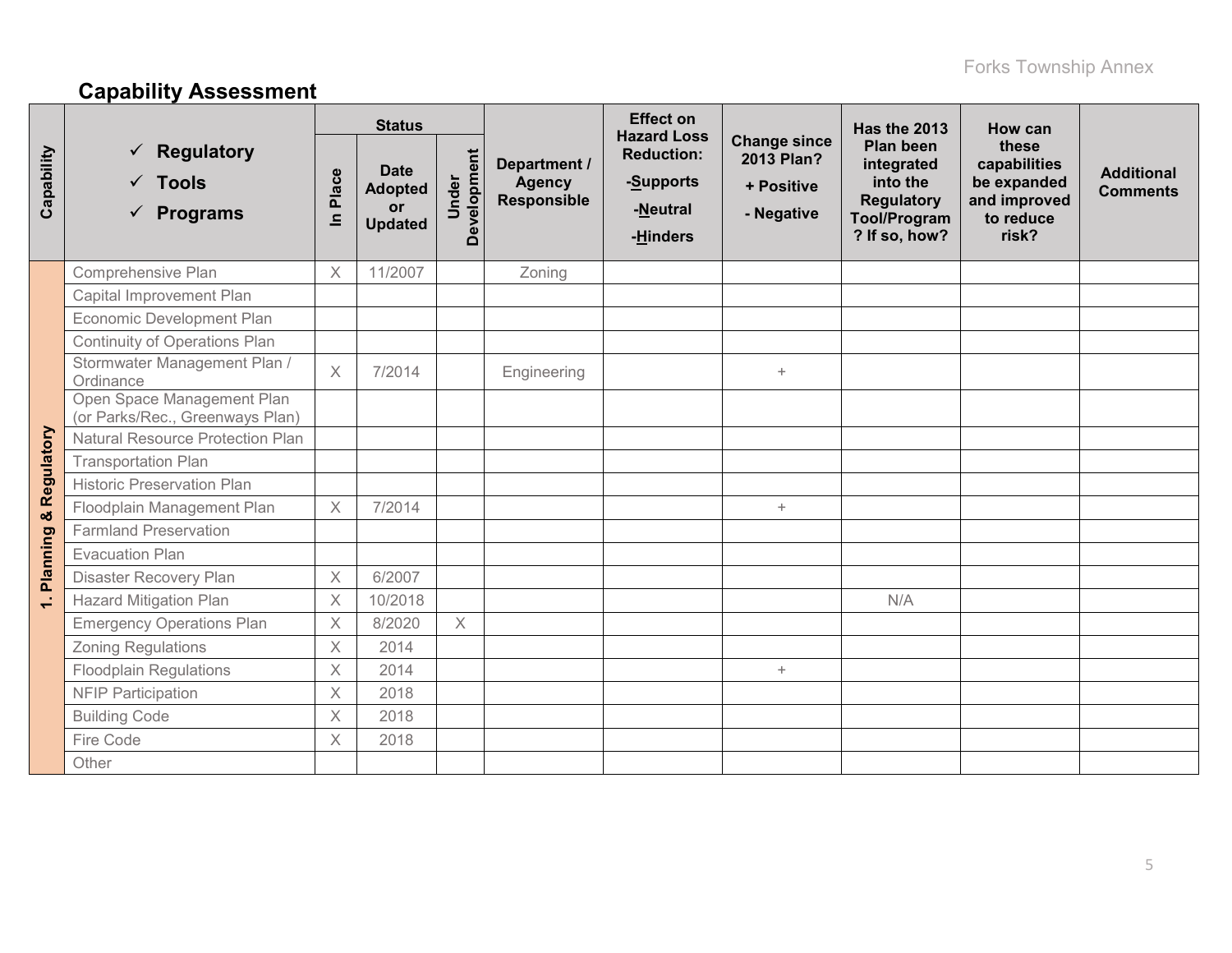# **Capability Assessment –** *continued*

| apability<br>ပ | $\checkmark$ Staff<br><b>Personnel</b><br>$\checkmark$<br><b>Resources</b><br>$\checkmark$                                       | <b>Yes</b> | <b>No</b> | Department /<br><b>Agency</b> | Change<br><b>since 2013</b><br>Plan?<br>+ Positive<br>- Negative | How can these<br>capabilities be<br>expanded and<br>improved to<br>reduce risk? | <b>Additional</b><br><b>Comments</b> |
|----------------|----------------------------------------------------------------------------------------------------------------------------------|------------|-----------|-------------------------------|------------------------------------------------------------------|---------------------------------------------------------------------------------|--------------------------------------|
|                | Planners (with land use / land development knowledge)                                                                            | X          |           | Planning / Zoning             |                                                                  |                                                                                 |                                      |
| කි             | Planners or engineers (with natural and / or human-caused hazards<br>knowledge)                                                  | $\times$   |           | Engineering                   |                                                                  |                                                                                 |                                      |
| Technolo       | Engineers or professionals trained in building and / or infrastructure<br>construction practices (including building inspectors) |            |           | Engineering                   |                                                                  |                                                                                 |                                      |
|                | <b>Emergency Manager</b>                                                                                                         |            |           | Fire                          |                                                                  |                                                                                 |                                      |
| య              | Floodplain administrator / manager                                                                                               | $\times$   |           | Engineering                   |                                                                  |                                                                                 |                                      |
|                | Land surveyors                                                                                                                   | X          |           | Engineering                   |                                                                  |                                                                                 |                                      |
|                | Staff familiar with the hazards of the community                                                                                 |            |           | Planning / Zoning             |                                                                  |                                                                                 |                                      |
| Administrative | Personnel skilled in Geographical Information Systems (GIS) and / or<br>FEMA's HAZUS program                                     | $\times$   |           | <b>Public Works</b>           |                                                                  |                                                                                 |                                      |
| $\mathbf{N}$   | Grant writers or fiscal staff to handle large / complex grants                                                                   | X          |           | Township<br>Manager           |                                                                  |                                                                                 |                                      |
|                | Other                                                                                                                            |            |           |                               |                                                                  |                                                                                 |                                      |

| Capability |                                                         | <b>Yes</b> | <b>No</b> | Department /<br><b>Agency</b> | <b>Change since</b><br>2013 Plan?<br>+ Positive<br>- Negative | How can these<br>capabilities be<br>expanded and<br>improved to reduce<br>risk? | <b>Additional</b><br><b>Comments</b> |
|------------|---------------------------------------------------------|------------|-----------|-------------------------------|---------------------------------------------------------------|---------------------------------------------------------------------------------|--------------------------------------|
|            | Capital improvement programming                         | X          |           | Administration                |                                                               |                                                                                 |                                      |
|            | <b>Community Development Block Grants (CDBG)</b>        | $\times$   |           | Administration                |                                                               |                                                                                 |                                      |
| Resources  | Special purposes taxes                                  | X          |           | Administration                |                                                               |                                                                                 |                                      |
|            | Gas / Electricity utility fees                          |            | X.        | N/A                           |                                                               |                                                                                 |                                      |
|            | Water / Sewer fees                                      | X          |           | Administration                |                                                               |                                                                                 |                                      |
|            | Stormwater utility fees                                 |            | X.        | N/A                           |                                                               |                                                                                 |                                      |
| Financial  | Development impact fees                                 |            | X         | N/A                           |                                                               |                                                                                 |                                      |
|            | General obligation, revenue, and / or special tax bonds | X          |           | Administration                |                                                               |                                                                                 |                                      |
| က          | Partnering arrangements or intergovernmental agreements | $\times$   |           | Administration                |                                                               |                                                                                 |                                      |
|            | Other                                                   |            |           |                               |                                                               |                                                                                 |                                      |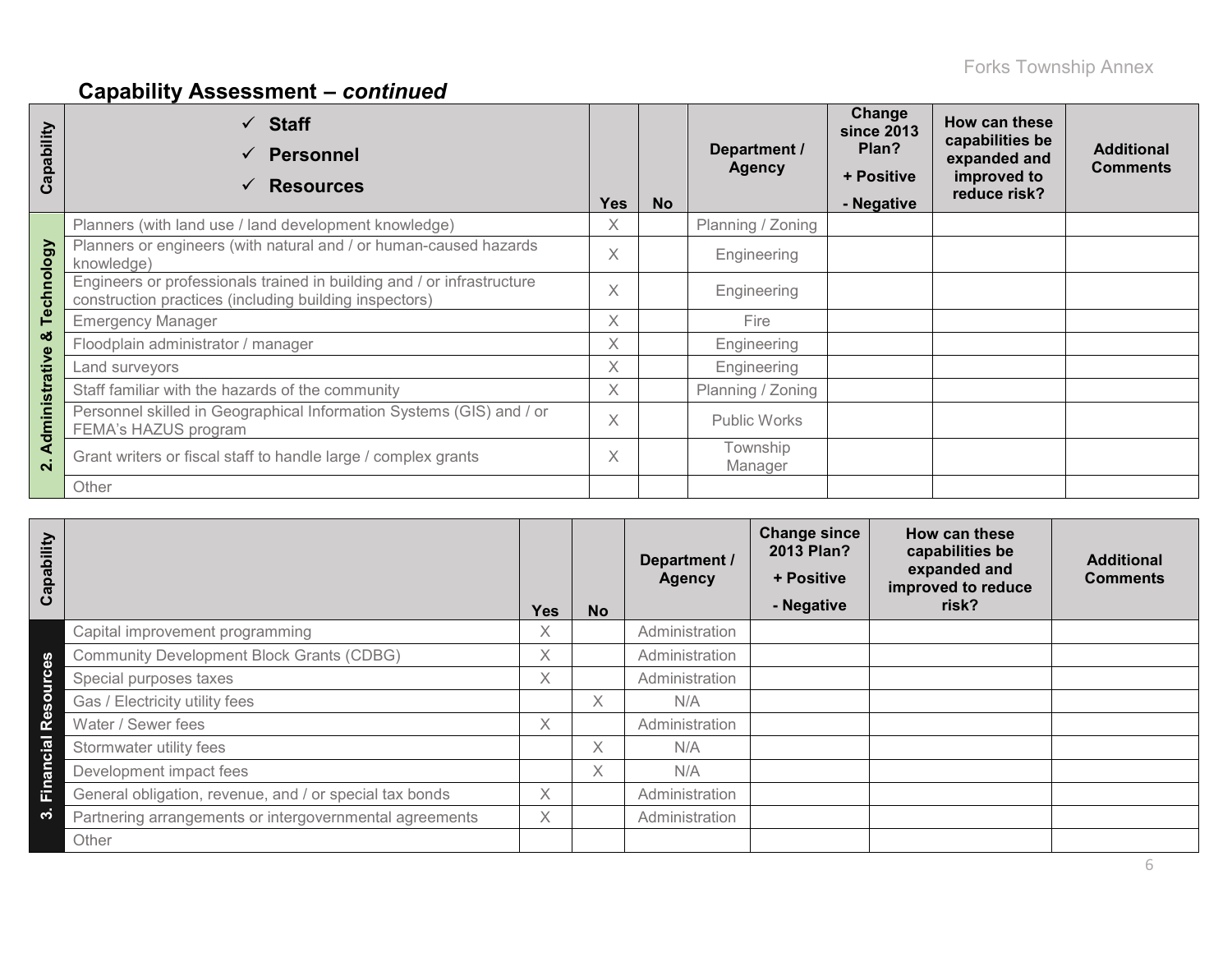# **Capability Assessment –** *continued*

| ability<br>ap<br>ပ          | Program<br>Organization                                                                                                                                           | Yes | <b>No</b> | Department /<br><b>Agency</b> | <b>Change since</b><br>2013 Plan?<br>+ Positive<br>- Negative | How can these<br>capabilities be<br>expanded and<br>improved to<br>reduce risk? | <b>Additional</b><br><b>Comments</b> |
|-----------------------------|-------------------------------------------------------------------------------------------------------------------------------------------------------------------|-----|-----------|-------------------------------|---------------------------------------------------------------|---------------------------------------------------------------------------------|--------------------------------------|
|                             | <b>Firewise Communities Certification</b>                                                                                                                         |     | X         |                               |                                                               |                                                                                 |                                      |
|                             | <b>StormReady Certification</b>                                                                                                                                   |     | X         |                               |                                                               |                                                                                 |                                      |
|                             | Natural disaster or safety-related school programs                                                                                                                |     | X         |                               |                                                               |                                                                                 |                                      |
| <b>Outreach</b><br>ೲ        | Ongoing public education or information programs such as,<br>responsible water use, fire safety, household preparedness, and<br>environmental education.          | X   |           | Administration                |                                                               |                                                                                 |                                      |
| atio<br>$\mathbf c$         | Public-private partnership initiatives addressing disaster related<br>issues.                                                                                     |     | X         |                               |                                                               |                                                                                 |                                      |
| Edu<br>$\blacktriangleleft$ | Local citizen groups or non-profit organizations focused on<br>environmental protection, emergency preparedness, access and<br>functional needs populations, etc. |     | X         |                               |                                                               |                                                                                 |                                      |
|                             | Other                                                                                                                                                             |     |           |                               |                                                               |                                                                                 |                                      |

| pability                 |                                | <b>Degree of Capability</b> |                 |             | Change since the 2013 Hazard<br><b>Mitigation Plan?</b> | <b>Additional Comments</b> |  |
|--------------------------|--------------------------------|-----------------------------|-----------------|-------------|---------------------------------------------------------|----------------------------|--|
| ලි                       |                                | Limited                     | <b>Moderate</b> | <b>High</b> | If so, how?                                             |                            |  |
| だ                        | <b>Planning and Regulatory</b> |                             |                 | X           |                                                         |                            |  |
| ூ<br>Self                | Administrative and Technical   |                             | X               |             |                                                         |                            |  |
| <b>SSes</b><br><b>10</b> | Financial                      | X                           |                 |             |                                                         |                            |  |
|                          | <b>Education and Outreach</b>  | X                           |                 |             |                                                         |                            |  |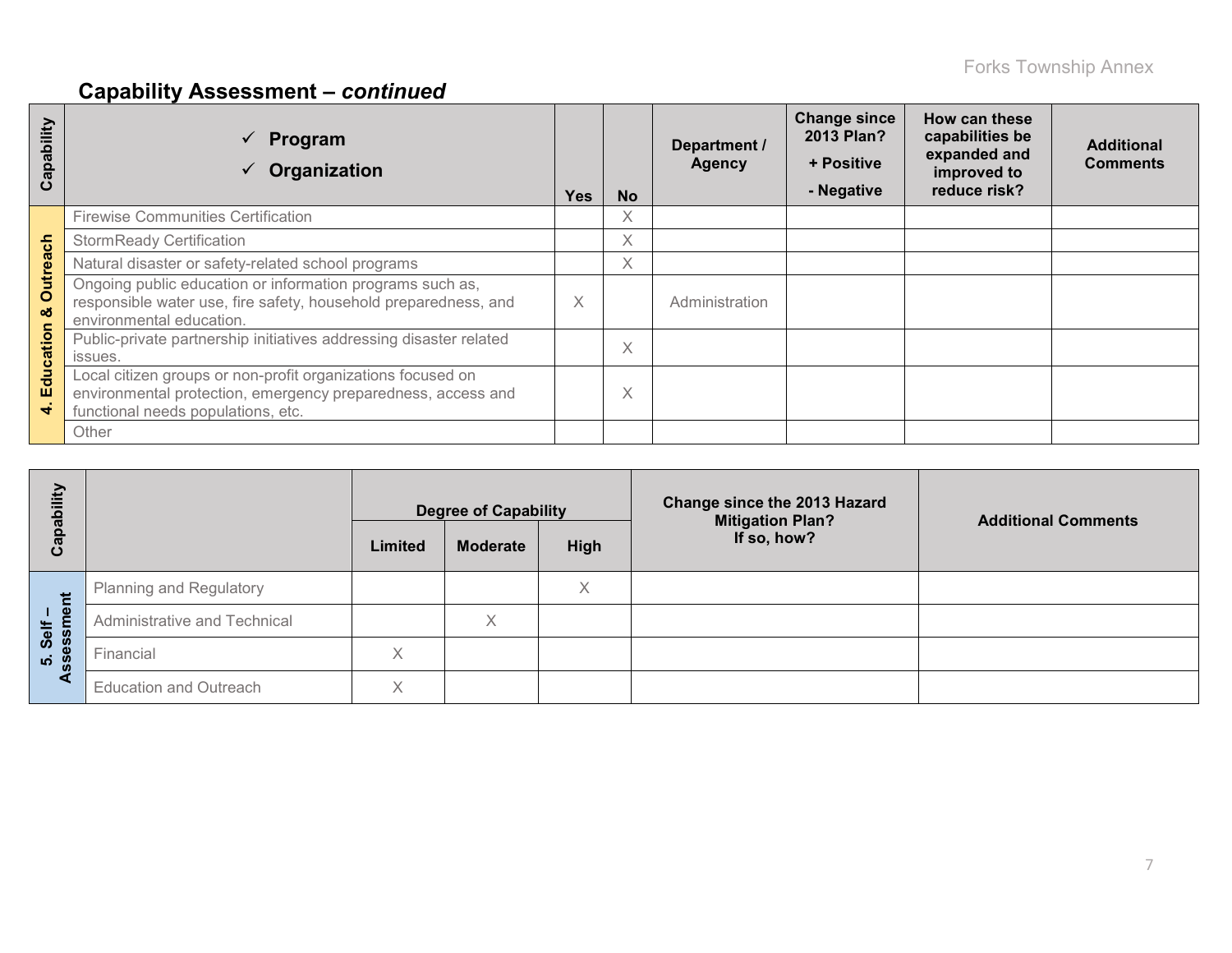## **Known or Anticipated Future Development / Redevelopment**

| Development /<br><b>Property Name</b> | Type of Development | <b>Number of Structures</b> | Location                                       | <b>Known Hazard Zone</b> | <b>Description / Status</b> |
|---------------------------------------|---------------------|-----------------------------|------------------------------------------------|--------------------------|-----------------------------|
| Knollwood 2                           | Housing             | 140                         | <b>Bushkill Drive &amp;</b><br>Zucksville Road | Flooding                 |                             |

## **Natural & Non-Natural Event History Specific to Forks Township**

| <b>Type of Event and Date(s)</b>        | <b>FEMA Disaster #</b><br>(if applicable) | Local Damage(s) or Loss(es)                                                |
|-----------------------------------------|-------------------------------------------|----------------------------------------------------------------------------|
| Pennsylvania COVID-19 Pandemic - 1/2020 | DR-4506-PA                                | Emergency Protective measures to combat COVID-19 Pandemic.                 |
| Remnants of Hurricane Ida               | <b>DR-4618-PA</b>                         | Assistance to eligible individuals and families affected by this disaster. |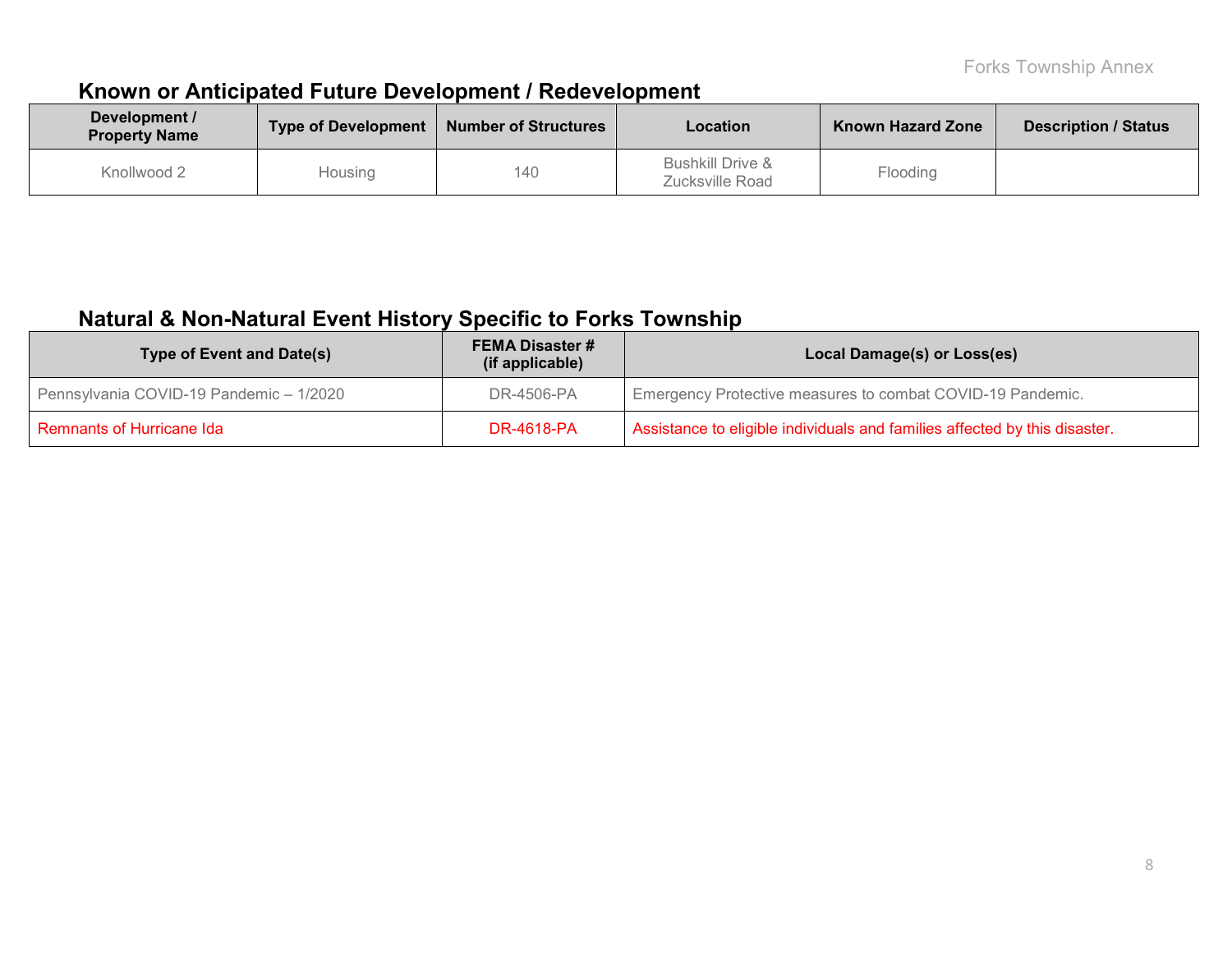# **2013 Municipal Action Plan Status**

|                |                                                                                                                                                                                                                                                                                                                                                                                                                                                                                                               |                                      |                                           | <b>Status</b> |          |              |                            |  |  |
|----------------|---------------------------------------------------------------------------------------------------------------------------------------------------------------------------------------------------------------------------------------------------------------------------------------------------------------------------------------------------------------------------------------------------------------------------------------------------------------------------------------------------------------|--------------------------------------|-------------------------------------------|---------------|----------|--------------|----------------------------|--|--|
|                | <b>Existing Mitigation Action</b><br>(from 2013 Hazard Mitigation Plan)                                                                                                                                                                                                                                                                                                                                                                                                                                       | Progress<br>Unknown<br>$\frac{1}{2}$ | <b>S</b><br>rogres<br>௳<br>$\blacksquare$ | Continuous    | ompleted | Discontinued | <b>Additional Comments</b> |  |  |
|                | Retrofit structures located in hazard-prone areas to protect structures from future<br>damage, with repetitive loss and severe repetitive loss properties as priority.<br>Phase 1: Identify appropriate candidates for retrofitting based on cost-<br>effectiveness versus relocation.<br>Phase 2: Where retrofitting is determined to be a viable option, work with property<br>owners toward implementation of that action based on available funding from<br>FEMA and local match availability.            | X.                                   |                                           |               |          |              |                            |  |  |
| $\overline{2}$ | Purchase, or relocate structures located in hazard- prone areas to protect<br>structures from future damage, with repetitive loss and severe repetitive loss<br>properties as priority. Phase 1: Identify appropriate candidates for relocation<br>based on cost-effectiveness versus retrofitting.<br>Phase 2: Where relocation is determined to be a viable option, work with property<br>owners toward implementation of that action based on available funding from<br>FEMA and local match availability. | $\times$                             |                                           |               |          |              |                            |  |  |
| 3              | Maintain compliance with and good-standing in the NFIP including adoption and<br>enforcement of floodplain management requirements (e.g. regulating all new and<br>substantially improved construction in Special Hazard Flood Areas), floodplain<br>identification and mapping, and flood insurance outreach to the community.<br>Further, continue to meet and/or exceed the minimum NFIP standards and criteria<br>through the following NFIP- related continued compliance actions identified<br>below.   |                                      | X                                         |               |          |              |                            |  |  |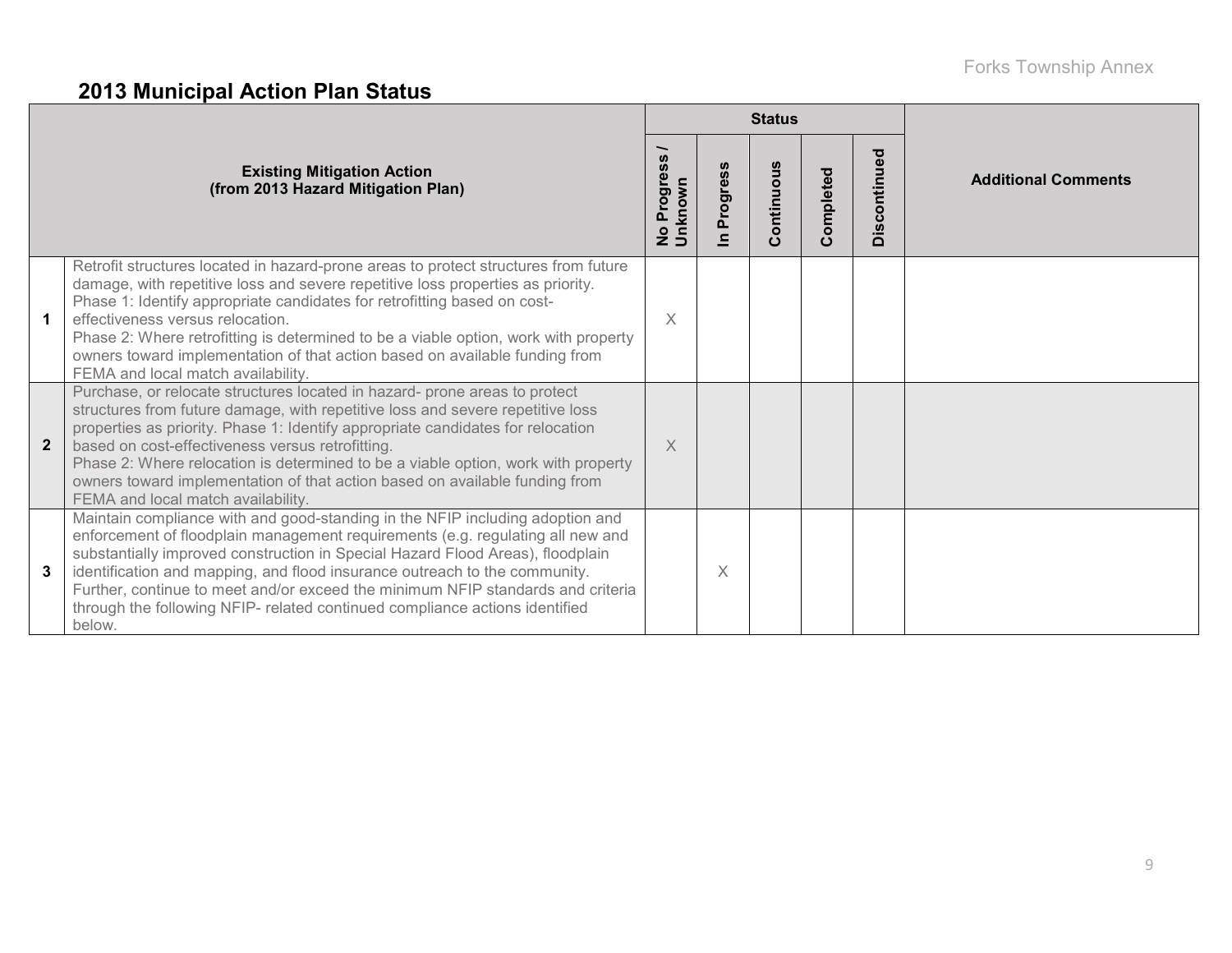# **2013 Municipal Action Plan Status –** *continued*

|                 |                                                                                                                                                                                                                                                                                                                                                                                                                                                                                                                                                                                                                                                                                                                                                                                                                                                                                                                                                                                                                                                    |                          |                            | <b>Status</b> |           |              |                                                |  |  |
|-----------------|----------------------------------------------------------------------------------------------------------------------------------------------------------------------------------------------------------------------------------------------------------------------------------------------------------------------------------------------------------------------------------------------------------------------------------------------------------------------------------------------------------------------------------------------------------------------------------------------------------------------------------------------------------------------------------------------------------------------------------------------------------------------------------------------------------------------------------------------------------------------------------------------------------------------------------------------------------------------------------------------------------------------------------------------------|--------------------------|----------------------------|---------------|-----------|--------------|------------------------------------------------|--|--|
|                 | <b>Existing Mitigation Action</b><br>(from 2013 Hazard Mitigation Plan)                                                                                                                                                                                                                                                                                                                                                                                                                                                                                                                                                                                                                                                                                                                                                                                                                                                                                                                                                                            | No Progress /<br>Unknown | Progress<br>$\overline{=}$ | Continuous    | Completed | Discontinued | <b>Additional Comments</b>                     |  |  |
| $\overline{4}$  | Conduct and facilitate community and public education and outreach for residents<br>and businesses to include, but not be limited to, the following to promote and<br>effect natural hazard risk reduction:<br>- Provide and maintain links to the HMP website, and regularly post notices on the<br>County/municipal homepage(s) referencing the HMP webpages.<br>- Prepare and distribute informational letters to flood vulnerable property owners<br>and neighborhood associations, explaining the availability of mitigation grant<br>funding to mitigate their properties, and instructing them on how they can learn<br>more and implement mitigation.<br>- Use email notification systems and newsletters to better educate the public on<br>flood insurance, the availability of mitigation grant funding, and personal natural<br>hazard risk reduction measures.<br>- Work with neighborhood associations, civic and business groups to disseminate<br>information on flood insurance and the availability of mitigation grant funding. |                          | Χ                          |               |           |              |                                                |  |  |
| $5\phantom{1}$  | Begin the process to adopt higher regulatory standards to manage flood risk (i.e.<br>increased freeboard, cumulative substantial damage/improvements).                                                                                                                                                                                                                                                                                                                                                                                                                                                                                                                                                                                                                                                                                                                                                                                                                                                                                             |                          | X                          |               |           |              |                                                |  |  |
| $6\phantom{1}$  | Determine if a Community Assistance Visit (CAV) or Community Assistance<br>Contact (CAC) is needed, and schedule if needed.                                                                                                                                                                                                                                                                                                                                                                                                                                                                                                                                                                                                                                                                                                                                                                                                                                                                                                                        |                          |                            |               |           | $\times$     | Action carried through to 2018 Action<br>Plan. |  |  |
| $\overline{7}$  | Have designated NFIP Floodplain Administrator (FPA) become a Certified<br>Floodplain Manager through the ASFPM, and pursue relevant continuing<br>education training such as FEMA Benefit-Cost Analysis.                                                                                                                                                                                                                                                                                                                                                                                                                                                                                                                                                                                                                                                                                                                                                                                                                                           |                          |                            |               | $\chi$    |              | Action carried through to 2018 Action<br>Plan. |  |  |
| 8               | Participate in the Community Rating System (CRS) to further manage flood risk<br>and reduce flood insurance premiums for NFIP policyholders. This shall start with<br>the submission to FEMA-DHS of a Letter of Intent to join CRS, followed by the<br>completion and submission of an application to the program once the<br>community's current compliance with the NFIP is established.                                                                                                                                                                                                                                                                                                                                                                                                                                                                                                                                                                                                                                                         |                          |                            |               |           |              |                                                |  |  |
| 9               | Archive elevation certificates                                                                                                                                                                                                                                                                                                                                                                                                                                                                                                                                                                                                                                                                                                                                                                                                                                                                                                                                                                                                                     |                          |                            |               | $\times$  |              | Action carried through to 2018 Action<br>Plan. |  |  |
| 10 <sup>1</sup> | Continue to support the implementation, monitoring, maintenance, and updating<br>of this Plan, as defined in Section 7.0                                                                                                                                                                                                                                                                                                                                                                                                                                                                                                                                                                                                                                                                                                                                                                                                                                                                                                                           |                          |                            | $\times$      |           |              |                                                |  |  |
| 11              | Complete the ongoing updates of the Comprehensive Emergency Management<br>Plans                                                                                                                                                                                                                                                                                                                                                                                                                                                                                                                                                                                                                                                                                                                                                                                                                                                                                                                                                                    |                          |                            | Χ             |           |              |                                                |  |  |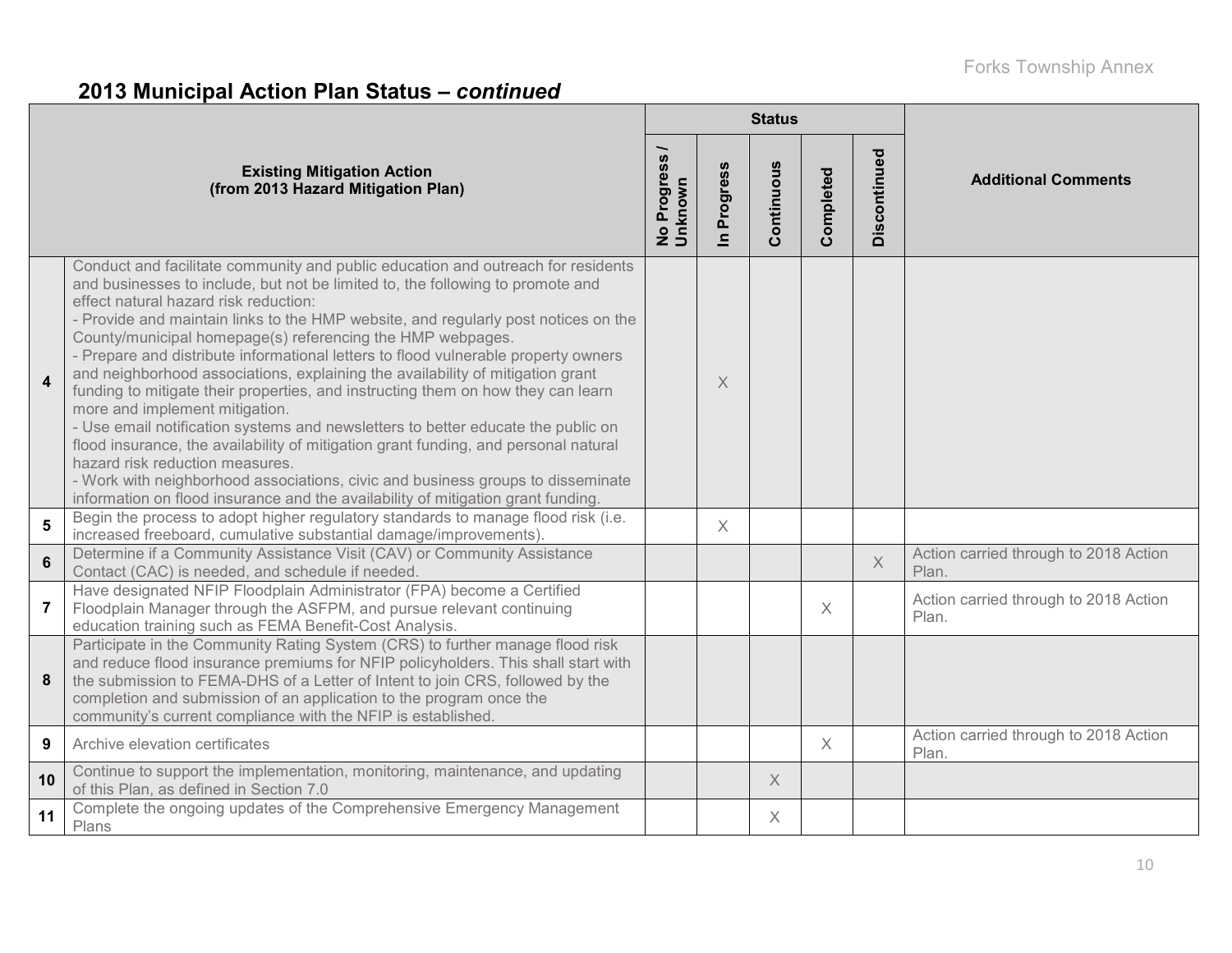### **2013 Municipal Action Plan Status –** *continued*

|    |                                                                                                                                                                                                                                                                                        |                             |   | <b>Status</b> |          |                        |                            |  |  |
|----|----------------------------------------------------------------------------------------------------------------------------------------------------------------------------------------------------------------------------------------------------------------------------------------|-----------------------------|---|---------------|----------|------------------------|----------------------------|--|--|
|    | <b>Existing Mitigation Action</b><br>(from 2013 Hazard Mitigation Plan)                                                                                                                                                                                                                | Progre<br>$\circ$<br>혼<br>ş | ත | Continuous    | ompleted | ್ಠಾ<br>ntinu<br>Discor | <b>Additional Comments</b> |  |  |
| 12 | Create/enhance/ maintain mutual aid agreements with neighboring communities<br>for continuity of operations.                                                                                                                                                                           |                             |   | X             |          |                        |                            |  |  |
| 13 | Identify and develop agreements with entities that can provide support with<br>FEMA/PEMA paperwork after disasters; qualified damage assessment personnel<br>- Improve post disaster capabilities - damage assessment; FEMA/PEMA<br>paperwork compilation, submissions, record-keeping |                             |   | X             |          |                        |                            |  |  |
| 14 | Work with regional agencies (i.e. County and PEMA) to help develop damage<br>assessment capabilities at the local level through such things as training<br>programs, certification of qualified individuals (e.g. code officials, floodplain<br>managers, engineers).                  |                             |   | X             |          |                        |                            |  |  |

#### **Notes:**

**1.** Actions not carried through to the 2018 Action Plan are so noted.

**2.** To maintain National Flood Insurance Program (NFIP) compliance, actions related to the NFIP were carried through to the 2018 Action Plan even if identified by the municipality as completed.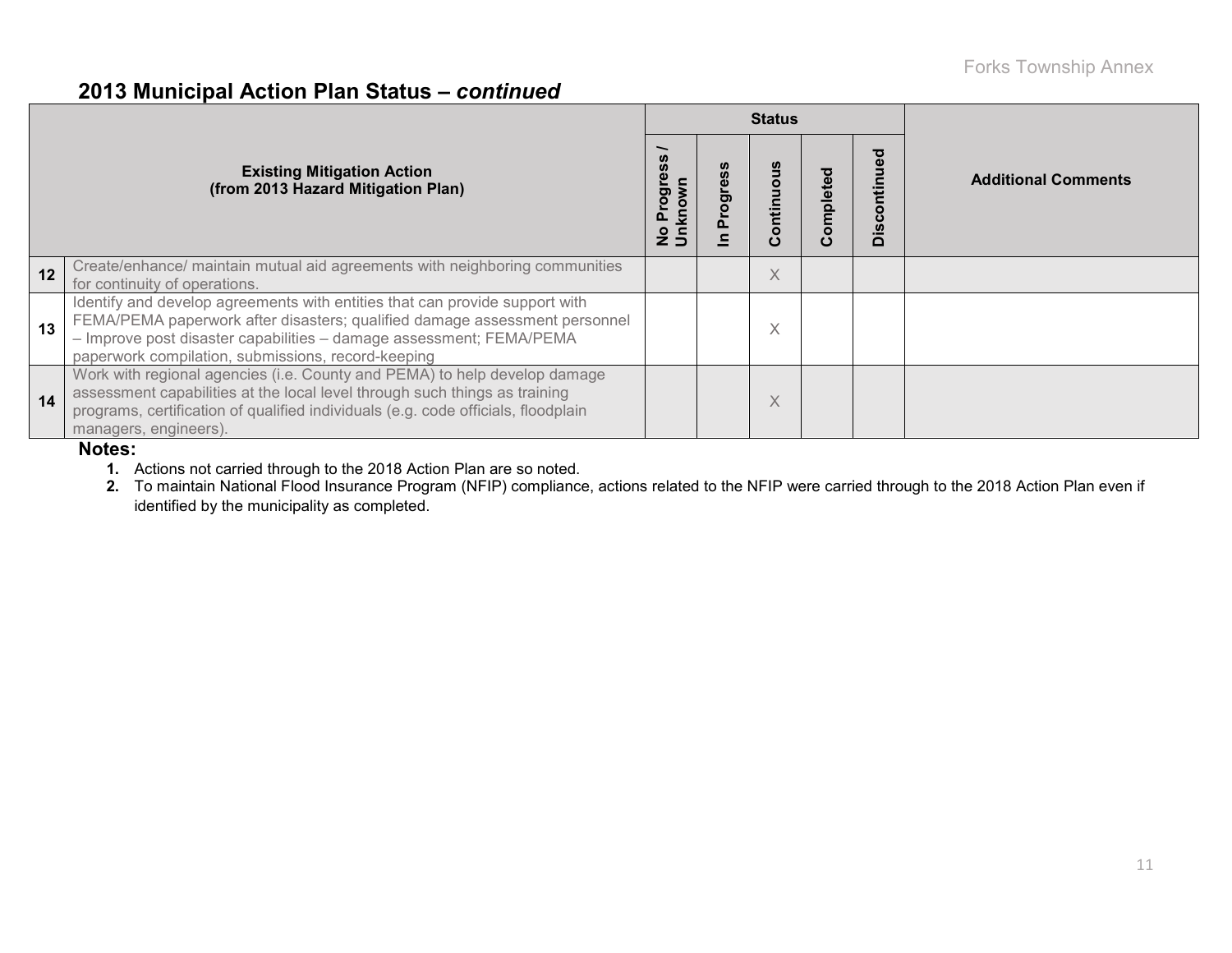# **2018 Mitigation Action Plan**

|                | <b>Mitigation Action</b>                                                                                                                                                                                                                                                                                                                                                                                                                                                                                                           | <b>Mitigation</b><br><b>Technique</b><br>Category | Hazard(s)<br><b>Addressed</b>                                      | <b>Priority</b><br>(H/M/L) | <b>Estimated</b><br>Cost | <b>Potential</b><br><b>Funding</b>                                                                                | <b>Lead Agency</b><br>/ Department                                                                                           | Implementation<br><b>Schedule</b>      | <b>Applies to</b><br>New and / or<br><b>Existing</b><br><b>Structures</b> |
|----------------|------------------------------------------------------------------------------------------------------------------------------------------------------------------------------------------------------------------------------------------------------------------------------------------------------------------------------------------------------------------------------------------------------------------------------------------------------------------------------------------------------------------------------------|---------------------------------------------------|--------------------------------------------------------------------|----------------------------|--------------------------|-------------------------------------------------------------------------------------------------------------------|------------------------------------------------------------------------------------------------------------------------------|----------------------------------------|---------------------------------------------------------------------------|
| $\mathbf{1}$   | Retrofit structures located in hazard-<br>prone areas to protect structures from<br>future damage, with repetitive loss<br>and severe repetitive loss properties<br>as priority.<br>Phase 1: Identify appropriate<br>candidates for retrofitting based on<br>cost-effectiveness versus relocation.<br>Phase 2: Where retrofitting is<br>determined to be a viable option,<br>work with property owners toward<br>implementation of that action based<br>on available funding from FEMA and<br>local match availability.            | Structure &<br>Infrastructure                     | Flood,<br>Windstorm/<br>Tornado.<br>Winter<br>Storm,<br>Earthquake | Medium-<br>High            | High                     | <b>FEMA</b><br>Mitigation<br>Grant<br>Programs<br>and local<br>budget (or<br>property<br>owner) for<br>cost share | Municipality<br>(via Municipal<br>Engineer/NFIP<br>Floodplain<br>Administrator)<br>with support<br>from PEMA,<br><b>FEMA</b> | Long-term<br>(depending on<br>funding) | Existing                                                                  |
| $\overline{2}$ | Purchase, or relocate structures<br>located in hazard- prone areas to<br>protect structures from future<br>damage, with repetitive loss and<br>severe repetitive loss properties as<br>priority. Phase 1: Identify appropriate<br>candidates for relocation based on<br>cost-effectiveness versus retrofitting.<br>Phase 2: Where relocation is<br>determined to be a viable option,<br>work with property owners toward<br>implementation of that action based<br>on available funding from FEMA and<br>local match availability. | Structure &<br>Infrastructure                     | Flood                                                              | Medium-<br>High            | <b>High</b>              | <b>FEMA</b><br>Mitigation<br>Grant<br>Programs<br>and local<br>budget (or<br>property<br>owner) for<br>cost share | Municipality<br>(via Municipal<br>Engineer/NFIP<br>Floodplain<br>Administrator)<br>with support<br>from PEMA,<br><b>FEMA</b> | Long-term<br>(depending on<br>funding) | Existing                                                                  |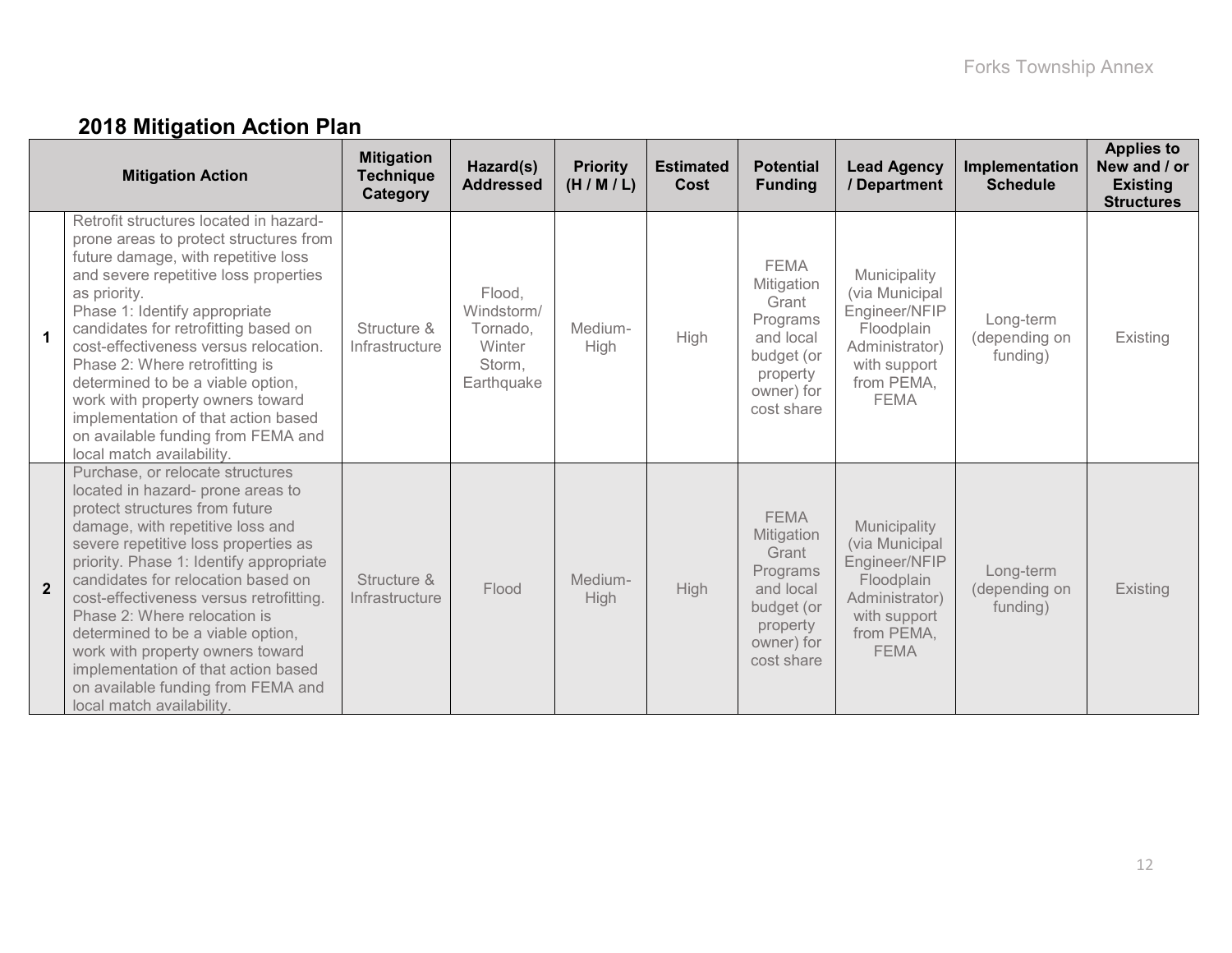|   | <b>Mitigation Action</b>                                                                                                                                                                                                                                                                                                                                                                                                                                                                                                | <b>Mitigation</b><br><b>Technique</b><br>Category | Hazard(s)<br><b>Addressed</b>                       | <b>Priority</b><br>(H/M/L) | <b>Estimated</b><br>Cost | <b>Potential</b><br><b>Funding</b> | <b>Lead Agency</b><br>/ Department                                                                                               | Implementation<br><b>Schedule</b> | <b>Applies to</b><br>New and / or<br><b>Existing</b><br><b>Structures</b> |
|---|-------------------------------------------------------------------------------------------------------------------------------------------------------------------------------------------------------------------------------------------------------------------------------------------------------------------------------------------------------------------------------------------------------------------------------------------------------------------------------------------------------------------------|---------------------------------------------------|-----------------------------------------------------|----------------------------|--------------------------|------------------------------------|----------------------------------------------------------------------------------------------------------------------------------|-----------------------------------|---------------------------------------------------------------------------|
| 3 | Maintain compliance with & good-<br>standing in the NFIP including<br>adoption & enforcement of floodplain<br>management requirements (e.g.<br>regulating all new & substantially<br>improved construction in Special<br>Hazard Flood Areas), floodplain<br>identification & mapping, & flood<br>insurance outreach to the community.<br>Further, continue to meet and/or<br>exceed the minimum NFIP standards<br>and criteria through the following<br>NFIP- related continued compliance<br>actions identified below. | Local plans<br>Regulations                        | Flood,<br>Windstorm/<br>Tornado.<br>Winter<br>Storm | High                       | Low -<br><b>Medium</b>   | Local<br><b>Budget</b>             | Municipality<br>(via Municipal<br>Engineer/NFIP<br>Floodplain<br>Administrator)<br>with support<br>from PEMA,<br><b>ISO FEMA</b> | Ongoing                           | New &<br>Existing                                                         |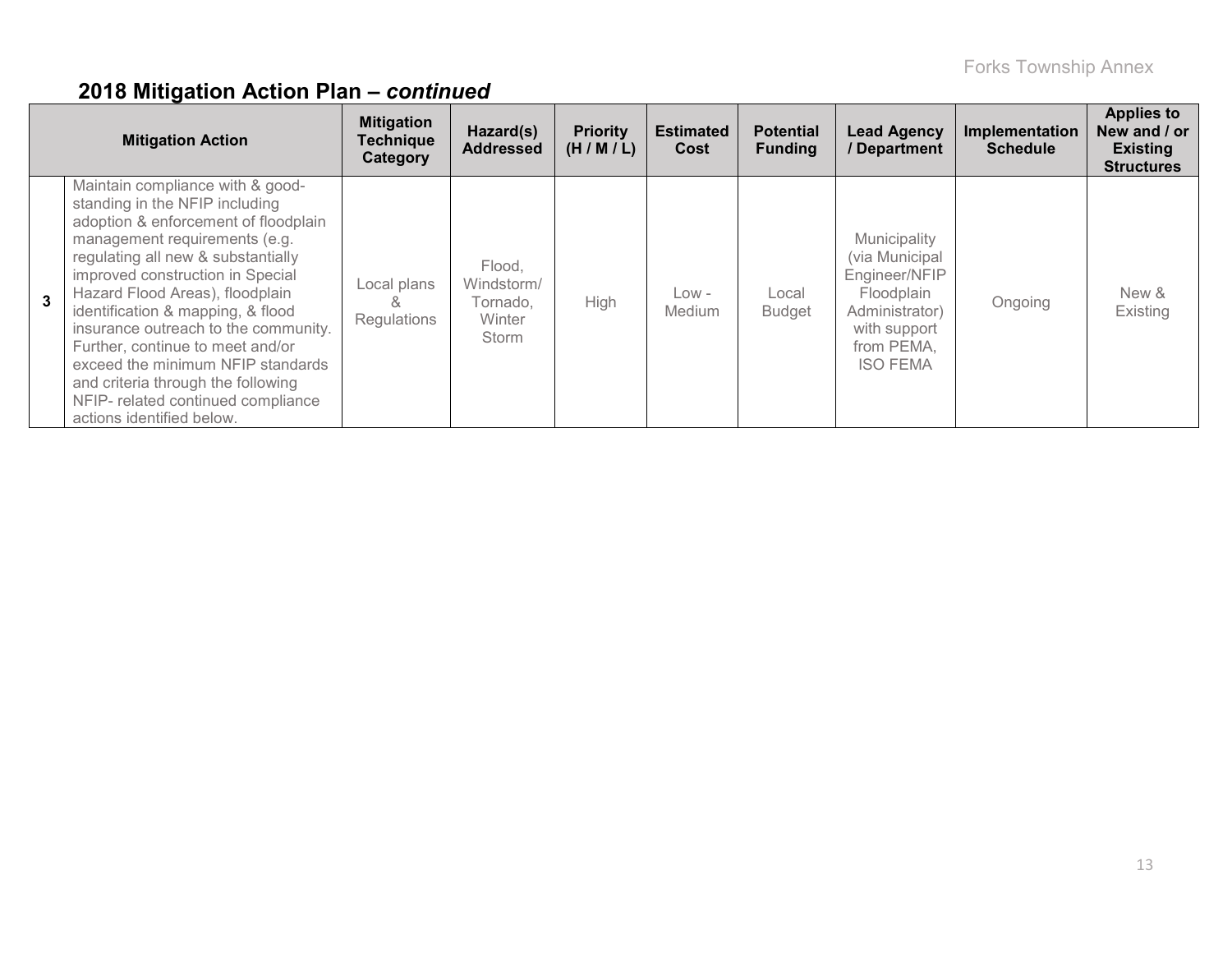|   | <b>Mitigation Action</b>                                                                                                                                                                                                                                                                                                                                                                                                                                                                                                                                                                                                                                                                                                                                                                                                                                                                                                                                                                                                                                                                           | <b>Mitigation</b><br><b>Technique</b><br>Category | Hazard(s)<br><b>Addressed</b> | <b>Priority</b><br>(H/M/L) | <b>Estimated</b><br>Cost | <b>Potential</b><br><b>Funding</b> | <b>Lead Agency</b><br>/ Department                                       | Implementation<br><b>Schedule</b> | <b>Applies to</b><br>New and / or<br><b>Existing</b><br><b>Structures</b> |
|---|----------------------------------------------------------------------------------------------------------------------------------------------------------------------------------------------------------------------------------------------------------------------------------------------------------------------------------------------------------------------------------------------------------------------------------------------------------------------------------------------------------------------------------------------------------------------------------------------------------------------------------------------------------------------------------------------------------------------------------------------------------------------------------------------------------------------------------------------------------------------------------------------------------------------------------------------------------------------------------------------------------------------------------------------------------------------------------------------------|---------------------------------------------------|-------------------------------|----------------------------|--------------------------|------------------------------------|--------------------------------------------------------------------------|-----------------------------------|---------------------------------------------------------------------------|
| 4 | Conduct and facilitate community and<br>public education and outreach for<br>residents and businesses to include,<br>but not be limited to, the following to<br>promote and effect natural hazard<br>risk reduction:<br>- Provide and maintain links to the<br>HMP website, and regularly post<br>notices on the County/municipal<br>homepage(s) referencing the HMP<br>webpages.<br>- Prepare and distribute informational<br>letters to flood vulnerable property<br>owners and neighborhood<br>associations, explaining the<br>availability of mitigation grant funding<br>to mitigate their properties, and<br>instructing them on how they can<br>learn more and implement mitigation.<br>- Use email notification systems and<br>newsletters to better educate the<br>public on flood insurance, the<br>availability of mitigation grant funding,<br>and personal natural hazard risk<br>reduction measures.<br>- Work with neighborhood<br>associations, civic and business<br>groups to disseminate information on<br>flood insurance and the availability of<br>mitigation grant funding. | Education<br>& Awareness                          | <b>All Hazards</b>            | High                       | $Low-$<br>Medium         | Municipal<br><b>Budget</b>         | Municipality<br>with support<br>from Planning<br>Partners,<br>PEMA, FEMA | Short-term                        | N/A                                                                       |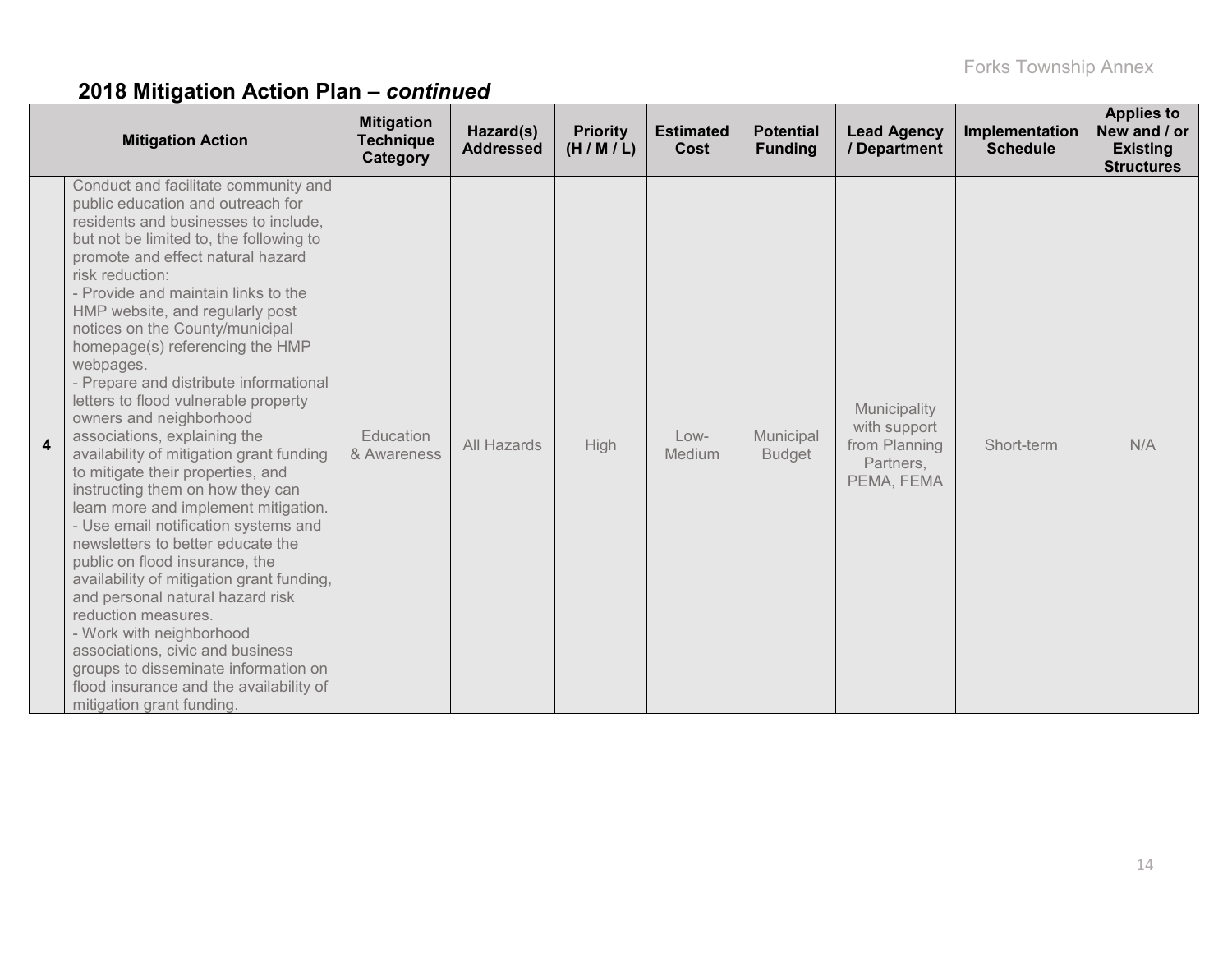|                | <b>Mitigation Action</b>                                                                                                                                                                                                                                                                                                                                                                                     | <b>Mitigation</b><br><b>Technique</b><br>Category | Hazard(s)<br><b>Addressed</b>                                     | <b>Priority</b><br>(H/M/L) | <b>Estimated</b><br>Cost | <b>Potential</b><br><b>Funding</b> | <b>Lead Agency</b><br>/ Department                                                                                           | Implementation<br><b>Schedule</b>       | <b>Applies to</b><br>New and / or<br><b>Existing</b><br><b>Structures</b> |
|----------------|--------------------------------------------------------------------------------------------------------------------------------------------------------------------------------------------------------------------------------------------------------------------------------------------------------------------------------------------------------------------------------------------------------------|---------------------------------------------------|-------------------------------------------------------------------|----------------------------|--------------------------|------------------------------------|------------------------------------------------------------------------------------------------------------------------------|-----------------------------------------|---------------------------------------------------------------------------|
| 5              | Begin and/or continue the process to<br>adopt higher regulatory standards to<br>manage flood risk (i.e. increased<br>freeboard, cumulative substantial<br>damage/improvements).                                                                                                                                                                                                                              | Local plans<br>&<br>Regulations                   | Flood                                                             | High                       | Low                      | Municipal<br><b>Budget</b>         | Municipality<br>(via Municipal<br>Engineer/NFIP<br>Floodplain<br>Administrator)<br>with support<br>from PEMA,<br><b>FEMA</b> | Short-term                              | New &<br>Existing                                                         |
| $6\phantom{1}$ | Determine if a Community Assistance<br>Visit (CAV) or Community Assistance<br>Contact (CAC) is needed, and<br>schedule if needed.                                                                                                                                                                                                                                                                            | Local plans<br>$\alpha$<br>Regulations            | Flood,<br>Windstorm/<br>Tornado,<br><b>Winter</b><br><b>Storm</b> | Medium                     | Low                      | Municipal<br><b>Budget</b>         | <b>NFIP</b><br>Floodplain<br>Administrator<br>with support<br>from PADEP,<br>PEMA, FEMA                                      | Short-term<br>(year 1)                  | N/A                                                                       |
| $\overline{7}$ | Have designated NFIP Floodplain<br>Administrator (FPA) become a<br>Certified Floodplain Manager through<br>the ASFPM and/or pursue relevant<br>continuing education training such as<br><b>FEMA Benefit-Cost Analysis.</b>                                                                                                                                                                                   | Local plans<br>ጼ<br>Regulations                   | Flood,<br>Windstorm/<br>Tornado,<br>Winter<br><b>Storm</b>        | High                       | Low                      | Municipal<br><b>Budget</b>         | <b>NFIP</b><br>Floodplain<br>Administrator                                                                                   | Short-term<br>(depending on<br>funding) | N/A                                                                       |
| 8              | Participate in the Community Rating<br>System (CRS) to further manage<br>flood risk and reduce flood insurance<br>premiums for NFIP policyholders.<br>This shall start with the submission to<br>FEMA-DHS of a Letter of Intent to<br>join CRS, followed by the completion<br>and submission of an application to<br>the program once the community's<br>current compliance with the NFIP is<br>established. | Local plans<br>& regulations                      | Flood,<br>Windstorm/<br>Tornado,<br>Winter<br><b>Storm</b>        | Medium                     | Low                      | Municipal<br><b>Budget</b>         | <b>NFIP</b><br>Floodplain<br>Administrator<br>with support<br>from PADEP,<br>PEMA, FEMA                                      | Short-term<br>(year 1)                  | N/A                                                                       |
| 9              | Obtain and archive elevation<br>certificates for NFIP compliance.                                                                                                                                                                                                                                                                                                                                            | Local plans<br>&<br>Regulations                   | Flood,<br>Windstorm /<br>Tornado,<br>Winter<br>Storm              | High                       | Low                      | Local<br><b>Budget</b>             | <b>NFIP</b><br>Floodplain<br>Administrator                                                                                   | Ongoing                                 | N/A                                                                       |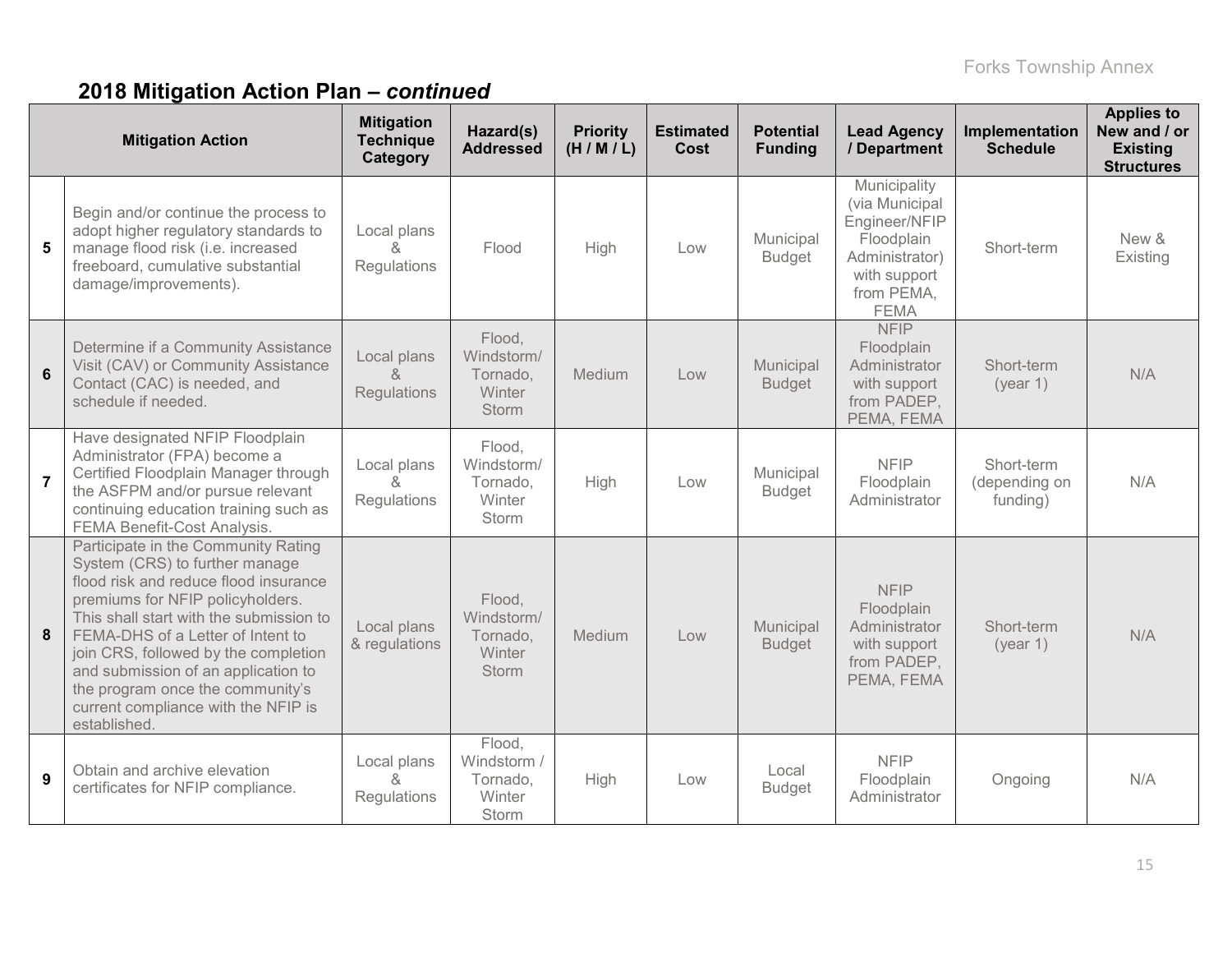|    | <b>Mitigation Action</b>                                                                                                                                                                                                                                                          | <b>Mitigation</b><br><b>Technique</b><br>Category | Hazard(s)<br><b>Addressed</b> | <b>Priority</b><br>(H/M/L) | <b>Estimated</b><br>Cost                  | <b>Potential</b><br><b>Funding</b>                                                                    | <b>Lead Agency</b><br>/ Department                                                                                                                                        | Implementation<br><b>Schedule</b>               | <b>Applies to</b><br>New and / or<br><b>Existing</b><br><b>Structures</b> |
|----|-----------------------------------------------------------------------------------------------------------------------------------------------------------------------------------------------------------------------------------------------------------------------------------|---------------------------------------------------|-------------------------------|----------------------------|-------------------------------------------|-------------------------------------------------------------------------------------------------------|---------------------------------------------------------------------------------------------------------------------------------------------------------------------------|-------------------------------------------------|---------------------------------------------------------------------------|
| 10 | Continue to support the<br>implementation, monitoring,<br>maintenance, and updating of this<br>Plan, as defined in Section 7.0                                                                                                                                                    | All<br>Categories                                 | All Hazards                   | High                       | $Low -$<br>High (for<br>5-year<br>update) | Local<br>Budget,<br>possibly<br><b>FEMA</b><br>Mitigation<br>Grant<br>Funding for<br>5-year<br>update | Municipality<br>(via mitigation<br>planning point<br>of contacts)<br>with support<br>from Planning<br>Partners<br>(through their<br>Points of<br>Contact),<br><b>PEMA</b> | Ongoing                                         | New &<br>Existing                                                         |
| 11 | Complete the ongoing updates of the<br><b>Comprehensive Emergency</b><br><b>Management Plans</b>                                                                                                                                                                                  | Local plans<br>$\lambda$<br>Regulations           | All Hazards                   | High                       | Low                                       | Local<br><b>Budget</b>                                                                                | Municipality<br>with support<br>from PEMA                                                                                                                                 | Ongoing                                         | New &<br>Existing                                                         |
| 12 | Create/enhance/maintain mutual aid<br>agreements with neighboring<br>communities for continuity of<br>operations.                                                                                                                                                                 | All<br>Categories                                 | All Hazards                   | High                       | Low                                       | Local<br><b>Budget</b>                                                                                | Municipality<br>with support<br>from<br>Surrounding<br>municipalities<br>and County                                                                                       | Ongoing                                         | New &<br>Existing                                                         |
| 13 | Develop and maintain capabilities to<br>process FEMA/PEMA paperwork<br>after disasters; qualified damage<br>assessment personnel - Improve<br>post-disaster capabilities - damage<br>assessment; FEMA/PEMA paperwork<br>compilation, submissions, record-<br>keeping              | Education<br>& Awareness                          | All Hazards                   | Medium                     | Medium                                    | Local<br><b>Budget</b>                                                                                | Municipality<br>with support<br>from County,<br>PEMA, FEMA                                                                                                                | Short-term                                      | N/A                                                                       |
| 14 | Work with regional agencies (i.e.<br>County and PEMA) to help develop<br>damage assessment capabilities at<br>the local level through such things as<br>training programs, certification of<br>qualified individuals (e.g. code<br>officials, floodplain managers,<br>engineers). | Education<br>& Awareness                          | All Hazards                   | Medium                     | Medium                                    | Local<br>budget,<br><b>FEMA</b><br><b>HMA</b><br>grant<br>programs                                    | Municipality<br>with support<br>from County,<br><b>PEMA</b>                                                                                                               | Short-, long-<br>term (depending<br>on funding) | N/A                                                                       |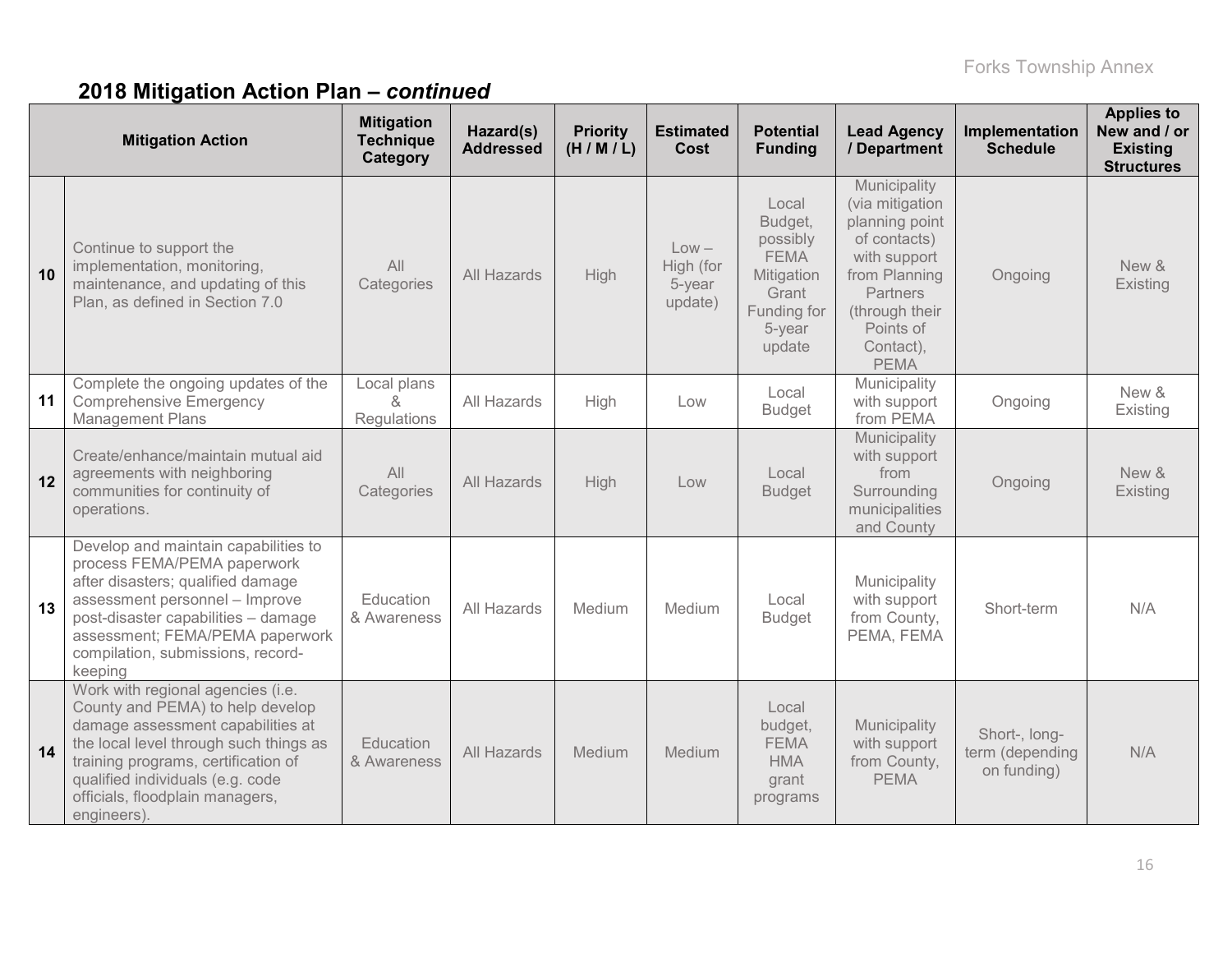|    | <b>Mitigation Action</b>                                                                                                                                                                              | <b>Mitigation</b><br><b>Technique</b><br>Category | Hazard(s)<br><b>Addressed</b>                          | <b>Priority</b><br>(H/M/L) | <b>Estimated</b><br>Cost | <b>Potential</b><br><b>Funding</b> | <b>Lead Agency</b><br>/ Department                                                      | Implementation<br><b>Schedule</b> | <b>Applies to</b><br>New and / or<br><b>Existing</b><br><b>Structures</b> |
|----|-------------------------------------------------------------------------------------------------------------------------------------------------------------------------------------------------------|---------------------------------------------------|--------------------------------------------------------|----------------------------|--------------------------|------------------------------------|-----------------------------------------------------------------------------------------|-----------------------------------|---------------------------------------------------------------------------|
| 15 | Coordinate with the County<br><b>Emergency Management Agency and</b><br>PA Department of Health, which is<br>responsible for setting up points of<br>distribution and providers for<br>immunizations. | Local plans<br>&<br>Regulations                   | Pandemic<br>and<br>Infectious<br><b>Disease</b>        | Medium                     | Low                      | Municipal<br><b>Budget</b>         | Municipality,<br>working with<br><b>County EMA</b><br>and PA<br>Department of<br>Health | Ongoing                           | N/A                                                                       |
| 16 | Devise an employee vaccination and<br>immunization plan to prevent an<br>outbreak within the municipal<br>employee ranks.                                                                             | Local plans<br>&<br>Regulations                   | Pandemic<br>and<br><b>Infectious</b><br><b>Disease</b> | Medium                     | Low                      | Municipal<br><b>Budget</b>         | Municipality                                                                            | Short-term                        | N/A                                                                       |
| 17 | Devise a municipal continuity of<br>operations plan to keep essential<br>services running in the event that a<br>significant portion of the workforce is<br>affected.                                 | Local plans<br>&<br>Regulations                   | Pandemic<br>and<br><b>Infectious</b><br><b>Disease</b> | Medium                     | Low                      | Municipal<br><b>Budget</b>         | Municipality                                                                            | Short-term                        | N/A                                                                       |
| 18 | Devise a public education and<br>outreach plan regarding disease<br>prevention.                                                                                                                       | <b>Education</b><br>& Awareness                   | Pandemic<br>and<br>Infectious<br><b>Disease</b>        | Medium                     | Low                      | Municipal<br><b>Budget</b>         | Municipality                                                                            | Ongoing                           | N/A                                                                       |
| 19 | Provide education and outreach to<br>residents regarding how to prevent<br>the spread of invasive species,<br>including quarantine procedures.                                                        | Education<br>& Awareness                          | Invasive<br>Species                                    | High                       | Low                      | Municipal<br><b>Budget</b>         | Municipality                                                                            | Ongoing                           | N/A                                                                       |
| 20 | Develop a neighborhood cleanup<br>plan designed to remove discarded<br>tires, trash and other items in which<br>standing water can form.                                                              | Education<br>& Awareness                          | Invasive<br>Species                                    | High                       | Low                      | Municipal<br><b>Budget</b>         | Municipality                                                                            | Short-term                        | N/A                                                                       |
| 21 | Provide training and education for<br>first responders to ensure effective<br>emergency care.                                                                                                         | Local plans<br>&<br>Regulations                   | Drug<br>Overdose<br>Crisis                             | High                       | Low                      | Municipal<br><b>Budget</b>         | Municipality                                                                            | Ongoing                           | N/A                                                                       |
| 22 | Provide education and outreach,<br>especially in K-12, regarding drug<br>abuse prevention.                                                                                                            | Education<br>& Awareness                          | Drug<br>Overdose<br>Crisis                             | High                       | Low                      | Municipal<br><b>Budget</b>         | Municipality/<br><b>School District</b>                                                 | Ongoing                           | N/A                                                                       |